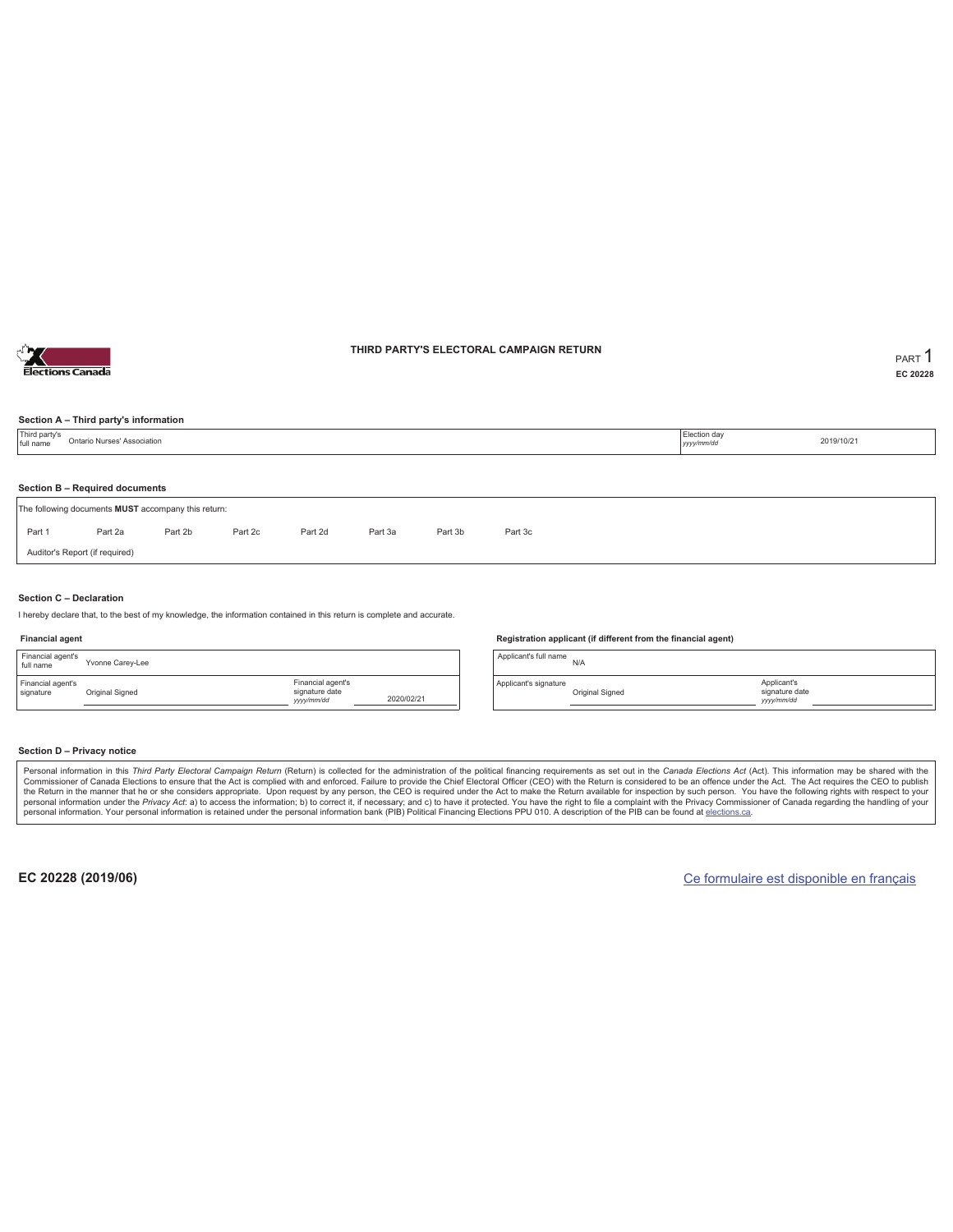

# **THIRD PARTY'S ELECTORAL CAMPAIGN RETURN Statement of monetary contributions received** PART 2a

| No.                                                                               | Full name | <b>Street</b><br>no. | <b>Street</b> | Apt. | City | Prov./<br>Terr. | Postal<br>code | Date<br>received<br>yyyy/mm/dd                         | Individual | Business /<br>Commercial<br>organization | Government | <b>Trade union</b> | Corporation<br>without share<br>capital | Unincorporated<br>organization or<br>association |
|-----------------------------------------------------------------------------------|-----------|----------------------|---------------|------|------|-----------------|----------------|--------------------------------------------------------|------------|------------------------------------------|------------|--------------------|-----------------------------------------|--------------------------------------------------|
|                                                                                   |           |                      |               |      |      |                 |                |                                                        | \$         | \$                                       | \$         | s                  | \$                                      | \$                                               |
|                                                                                   | N/A       |                      |               |      |      |                 |                |                                                        |            |                                          |            |                    |                                         |                                                  |
|                                                                                   |           |                      |               |      |      |                 |                |                                                        |            |                                          |            |                    |                                         |                                                  |
|                                                                                   |           |                      |               |      |      |                 |                |                                                        |            |                                          |            |                    |                                         |                                                  |
|                                                                                   |           |                      |               |      |      |                 |                |                                                        |            |                                          |            |                    |                                         |                                                  |
|                                                                                   |           |                      |               |      |      |                 |                |                                                        |            |                                          |            |                    |                                         |                                                  |
|                                                                                   |           |                      |               |      |      |                 |                |                                                        |            |                                          |            |                    |                                         |                                                  |
|                                                                                   |           |                      |               |      |      |                 |                |                                                        |            |                                          |            |                    |                                         |                                                  |
|                                                                                   |           |                      |               |      |      |                 |                |                                                        |            |                                          |            |                    |                                         |                                                  |
|                                                                                   |           |                      |               |      |      |                 |                |                                                        |            |                                          |            |                    |                                         |                                                  |
|                                                                                   |           |                      |               |      |      |                 |                |                                                        |            |                                          |            |                    |                                         |                                                  |
|                                                                                   |           |                      |               |      |      |                 |                |                                                        |            |                                          |            |                    |                                         |                                                  |
|                                                                                   |           |                      |               |      |      |                 |                |                                                        |            |                                          |            |                    |                                         |                                                  |
|                                                                                   |           |                      |               |      |      |                 |                |                                                        |            |                                          |            |                    |                                         |                                                  |
|                                                                                   |           |                      |               |      |      |                 |                |                                                        |            |                                          |            |                    |                                         |                                                  |
|                                                                                   |           |                      |               |      |      |                 |                | Totals carried forward from previous page \$           |            |                                          |            |                    |                                         |                                                  |
| Total amount of monetary contributions by contributors who gave over \$200 (A)    |           |                      |               |      |      |                 |                |                                                        |            |                                          |            |                    |                                         |                                                  |
| Number of contributors who gave over \$200                                        |           |                      |               |      |      |                 |                |                                                        |            |                                          |            |                    |                                         |                                                  |
| Total amount of monetary contributions by contributors who gave \$200 or less (B) |           |                      |               |      |      |                 |                |                                                        |            |                                          |            |                    |                                         |                                                  |
| Number of contributors who gave \$200 or less                                     |           |                      |               |      |      |                 |                |                                                        |            |                                          |            |                    |                                         |                                                  |
| Total amount of all monetary contributions (A+B)                                  |           |                      |               |      |      |                 |                |                                                        |            |                                          |            |                    |                                         |                                                  |
|                                                                                   |           |                      |               |      |      |                 |                | Number of contributors who gave monetary contributions |            |                                          |            |                    |                                         |                                                  |

| Third<br>party | танол | Election da<br><i>yyyy.</i> | 2019/10/2 |  | Page |  |  |  |
|----------------|-------|-----------------------------|-----------|--|------|--|--|--|
|----------------|-------|-----------------------------|-----------|--|------|--|--|--|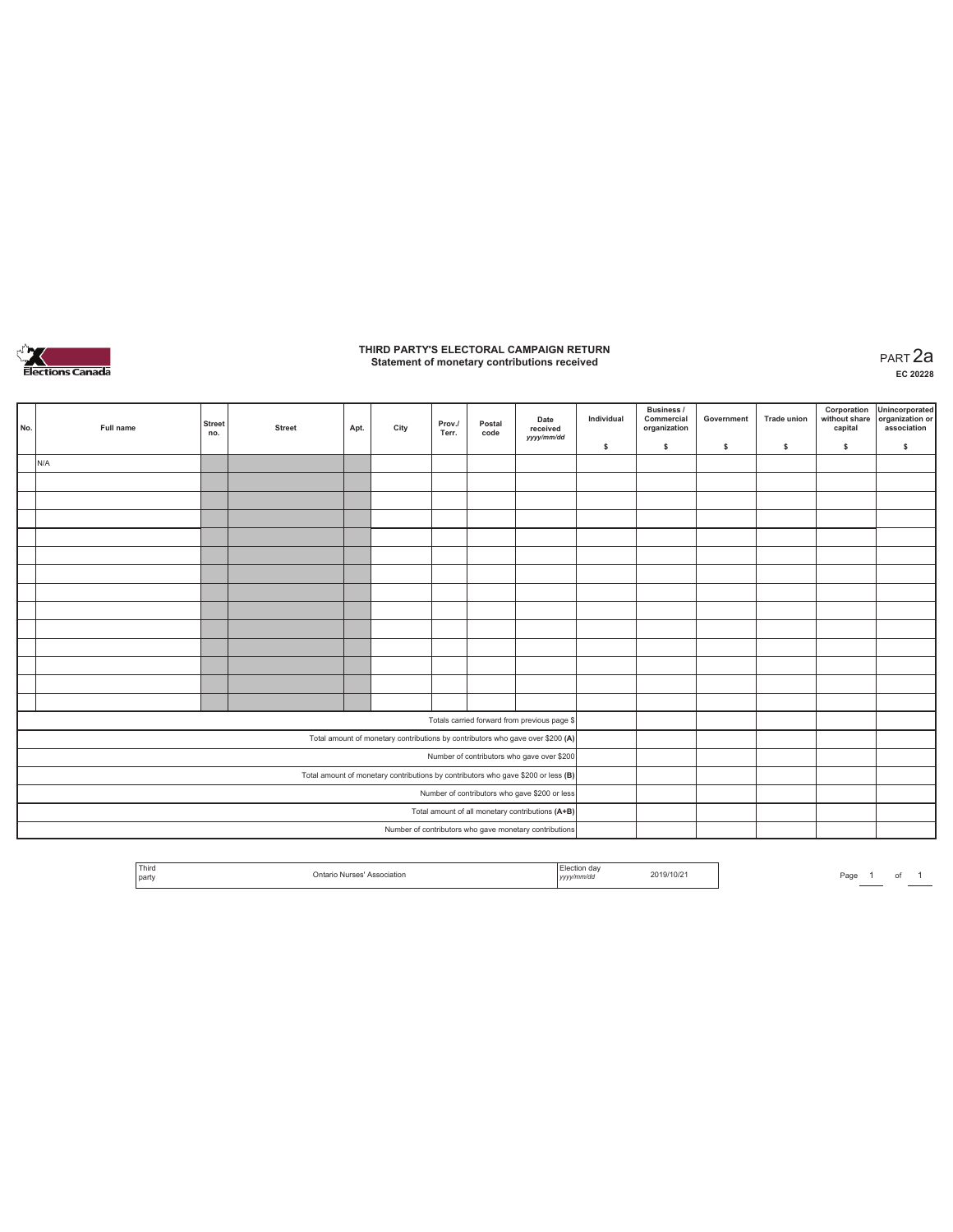

# **THIRD PARTY'S ELECTORAL CAMPAIGN RETURN Statement of non-monetary contributions received** PART 2b

| No.                                                                                                                              | Full name | <b>Street</b><br>no.                                 | <b>Street</b> | Apt. | City | Prov./<br>Terr. | Postal<br>code | Date<br>received<br>yyyy/mm/dd                             | Individual<br>\$ | <b>Business /</b><br>Commercial<br>organization<br>s. | Government<br>\$ | <b>Trade union</b><br>s | Corporation<br>\$ | Unincorporated<br>without share organization or<br>capital association<br>\$ |
|----------------------------------------------------------------------------------------------------------------------------------|-----------|------------------------------------------------------|---------------|------|------|-----------------|----------------|------------------------------------------------------------|------------------|-------------------------------------------------------|------------------|-------------------------|-------------------|------------------------------------------------------------------------------|
|                                                                                                                                  | N/A       |                                                      |               |      |      |                 |                |                                                            |                  |                                                       |                  |                         |                   |                                                                              |
|                                                                                                                                  |           |                                                      |               |      |      |                 |                |                                                            |                  |                                                       |                  |                         |                   |                                                                              |
|                                                                                                                                  |           |                                                      |               |      |      |                 |                |                                                            |                  |                                                       |                  |                         |                   |                                                                              |
|                                                                                                                                  |           |                                                      |               |      |      |                 |                |                                                            |                  |                                                       |                  |                         |                   |                                                                              |
|                                                                                                                                  |           |                                                      |               |      |      |                 |                |                                                            |                  |                                                       |                  |                         |                   |                                                                              |
|                                                                                                                                  |           |                                                      |               |      |      |                 |                |                                                            |                  |                                                       |                  |                         |                   |                                                                              |
|                                                                                                                                  |           |                                                      |               |      |      |                 |                |                                                            |                  |                                                       |                  |                         |                   |                                                                              |
|                                                                                                                                  |           |                                                      |               |      |      |                 |                |                                                            |                  |                                                       |                  |                         |                   |                                                                              |
|                                                                                                                                  |           |                                                      |               |      |      |                 |                |                                                            |                  |                                                       |                  |                         |                   |                                                                              |
|                                                                                                                                  |           |                                                      |               |      |      |                 |                |                                                            |                  |                                                       |                  |                         |                   |                                                                              |
|                                                                                                                                  |           |                                                      |               |      |      |                 |                |                                                            |                  |                                                       |                  |                         |                   |                                                                              |
|                                                                                                                                  |           |                                                      |               |      |      |                 |                |                                                            |                  |                                                       |                  |                         |                   |                                                                              |
|                                                                                                                                  |           |                                                      |               |      |      |                 |                |                                                            |                  |                                                       |                  |                         |                   |                                                                              |
|                                                                                                                                  |           |                                                      |               |      |      |                 |                |                                                            |                  |                                                       |                  |                         |                   |                                                                              |
|                                                                                                                                  |           |                                                      |               |      |      |                 |                | Totals carried forward from previous page \$               |                  |                                                       |                  |                         |                   |                                                                              |
|                                                                                                                                  |           |                                                      |               |      |      |                 |                |                                                            |                  |                                                       |                  |                         |                   |                                                                              |
| Total amount of non-monetary contributions by contributors who gave over \$200 (A)<br>Number of contributors who gave over \$200 |           |                                                      |               |      |      |                 |                |                                                            |                  |                                                       |                  |                         |                   |                                                                              |
| Total amount of non-monetary contributions by contributors who gave \$200 or less (B)                                            |           |                                                      |               |      |      |                 |                |                                                            |                  |                                                       |                  |                         |                   |                                                                              |
|                                                                                                                                  |           | Number of contributors who gave \$200 or less        |               |      |      |                 |                |                                                            |                  |                                                       |                  |                         |                   |                                                                              |
|                                                                                                                                  |           | Total amount of all non-monetary contributions (A+B) |               |      |      |                 |                |                                                            |                  |                                                       |                  |                         |                   |                                                                              |
|                                                                                                                                  |           |                                                      |               |      |      |                 |                | Number of contributors who gave non-monetary contributions |                  |                                                       |                  |                         |                   |                                                                              |
|                                                                                                                                  |           |                                                      |               |      |      |                 |                |                                                            |                  |                                                       |                  |                         |                   |                                                                              |

| Third<br>I party | .)nta<br><b>IFCO</b><br>Associatio. | .aa<br>yyyymmwa | 2019/10/2 | Page |  |  |  |
|------------------|-------------------------------------|-----------------|-----------|------|--|--|--|
|------------------|-------------------------------------|-----------------|-----------|------|--|--|--|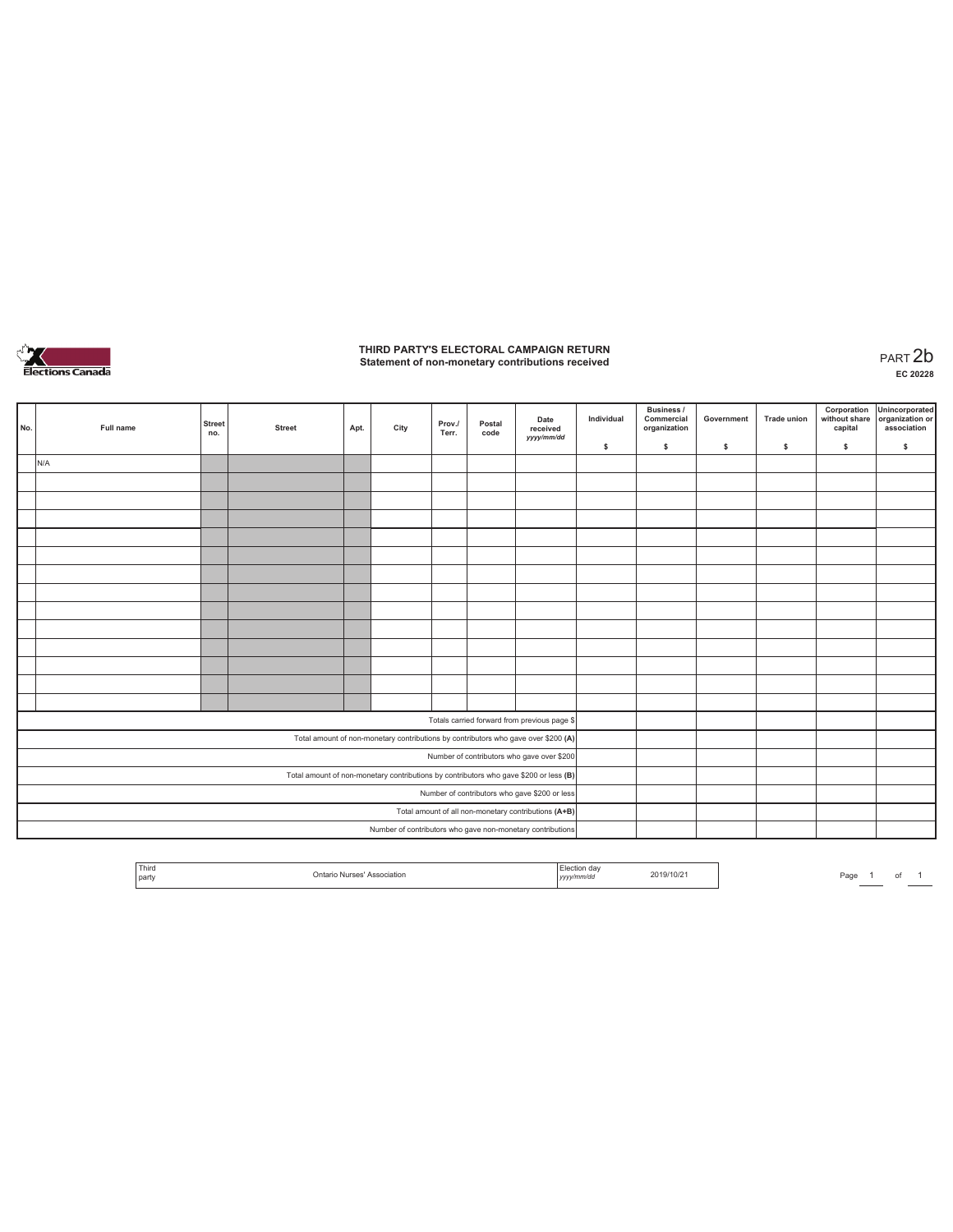

# **THIRD PARTY'S ELECTORAL CAMPAIGN RETURN Statement of operating loans received** PART 2c

**EC 20228**

| No.                                                             | Full name | <b>Street</b><br>no. | <b>Street</b> | Apt. | City | Prov./<br>Terr. | Postal<br>code | Date<br>received<br>yyyy/mm/dd               | Individual | Business /<br>Commercial<br>organization | Government | <b>Trade union</b> | capital | Corporation Unincorporated<br>without share organization or<br>association |
|-----------------------------------------------------------------|-----------|----------------------|---------------|------|------|-----------------|----------------|----------------------------------------------|------------|------------------------------------------|------------|--------------------|---------|----------------------------------------------------------------------------|
|                                                                 |           |                      |               |      |      |                 |                |                                              | \$         | \$                                       | \$         | \$                 | \$      | \$                                                                         |
|                                                                 | N/A       |                      |               |      |      |                 |                |                                              |            |                                          |            |                    |         |                                                                            |
|                                                                 |           |                      |               |      |      |                 |                |                                              |            |                                          |            |                    |         |                                                                            |
|                                                                 |           |                      |               |      |      |                 |                |                                              |            |                                          |            |                    |         |                                                                            |
|                                                                 |           |                      |               |      |      |                 |                |                                              |            |                                          |            |                    |         |                                                                            |
|                                                                 |           |                      |               |      |      |                 |                |                                              |            |                                          |            |                    |         |                                                                            |
|                                                                 |           |                      |               |      |      |                 |                |                                              |            |                                          |            |                    |         |                                                                            |
|                                                                 |           |                      |               |      |      |                 |                |                                              |            |                                          |            |                    |         |                                                                            |
|                                                                 |           |                      |               |      |      |                 |                |                                              |            |                                          |            |                    |         |                                                                            |
|                                                                 |           |                      |               |      |      |                 |                |                                              |            |                                          |            |                    |         |                                                                            |
|                                                                 |           |                      |               |      |      |                 |                |                                              |            |                                          |            |                    |         |                                                                            |
|                                                                 |           |                      |               |      |      |                 |                |                                              |            |                                          |            |                    |         |                                                                            |
|                                                                 |           |                      |               |      |      |                 |                |                                              |            |                                          |            |                    |         |                                                                            |
|                                                                 |           |                      |               |      |      |                 |                |                                              |            |                                          |            |                    |         |                                                                            |
|                                                                 |           |                      |               |      |      |                 |                |                                              |            |                                          |            |                    |         |                                                                            |
|                                                                 |           |                      |               |      |      |                 |                | Totals carried forward from previous page \$ |            |                                          |            |                    |         |                                                                            |
| Total amount of loans by lenders who provided over \$200 (A)    |           |                      |               |      |      |                 |                |                                              |            |                                          |            |                    |         |                                                                            |
| Number of lenders who provided over \$200                       |           |                      |               |      |      |                 |                |                                              |            |                                          |            |                    |         |                                                                            |
| Total amount of loans by lenders who provided \$200 or less (B) |           |                      |               |      |      |                 |                |                                              |            |                                          |            |                    |         |                                                                            |
|                                                                 |           |                      |               |      |      |                 |                | Number of lenders who provided \$200 or less |            |                                          |            |                    |         |                                                                            |
|                                                                 |           |                      |               |      |      |                 |                | Total amount of all loans (A+B)              |            |                                          |            |                    |         |                                                                            |
|                                                                 |           |                      |               |      |      |                 |                | Number of all lenders who provided loans     |            |                                          |            |                    |         |                                                                            |

Page  $1$  of  $1$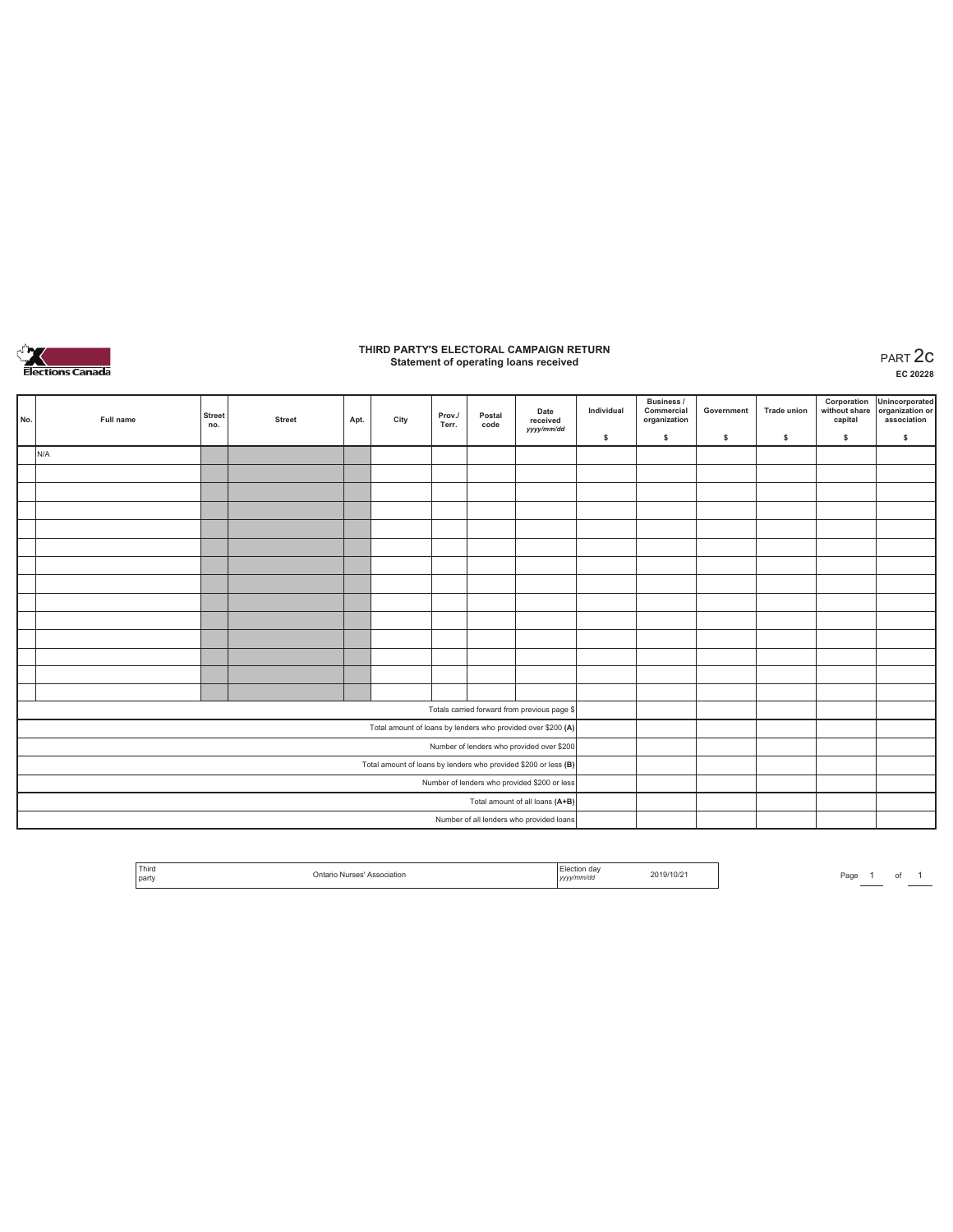

### **THIRD PARTY'S ELECTORAL CAMPAIGN RETURN Summary of inflows** PART 2d

| No.   | Type of contributor / lender                 | Monetary<br>contributions<br>(Part 2a)<br>\$ | Non-monetary<br>contributions<br>(Part 2b)<br>\$ | Loans<br>(Part 2c)<br>s | Total<br>\$ | Number of<br>contributors and<br>lenders |
|-------|----------------------------------------------|----------------------------------------------|--------------------------------------------------|-------------------------|-------------|------------------------------------------|
| 1.    | Individuals                                  |                                              |                                                  |                         |             |                                          |
| 2.    | Businesses / Commercial organizations        |                                              |                                                  |                         |             |                                          |
| 3.    | Governments                                  |                                              |                                                  |                         |             |                                          |
| 4.    | Trade unions                                 |                                              |                                                  |                         |             |                                          |
| 5.    | Corporations without share capital           |                                              |                                                  |                         |             |                                          |
| 6.    | Unincorporated organizations or associations |                                              |                                                  |                         |             |                                          |
| 7.    | Total (items 1 to 6)                         |                                              |                                                  |                         |             |                                          |
| Total |                                              |                                              |                                                  |                         |             |                                          |
| 8.    | Amount of third party's resources used       |                                              |                                                  |                         | 260,594.16  |                                          |
| 9.    | Grand total (items 7 and 8)                  |                                              |                                                  |                         | 260,594.16  |                                          |

| Third        | Ontario Nurses'<br>Association | Election dav      | 2019/10/21 |
|--------------|--------------------------------|-------------------|------------|
| <b>Darty</b> |                                | vyy/mm/dd<br>,,,, |            |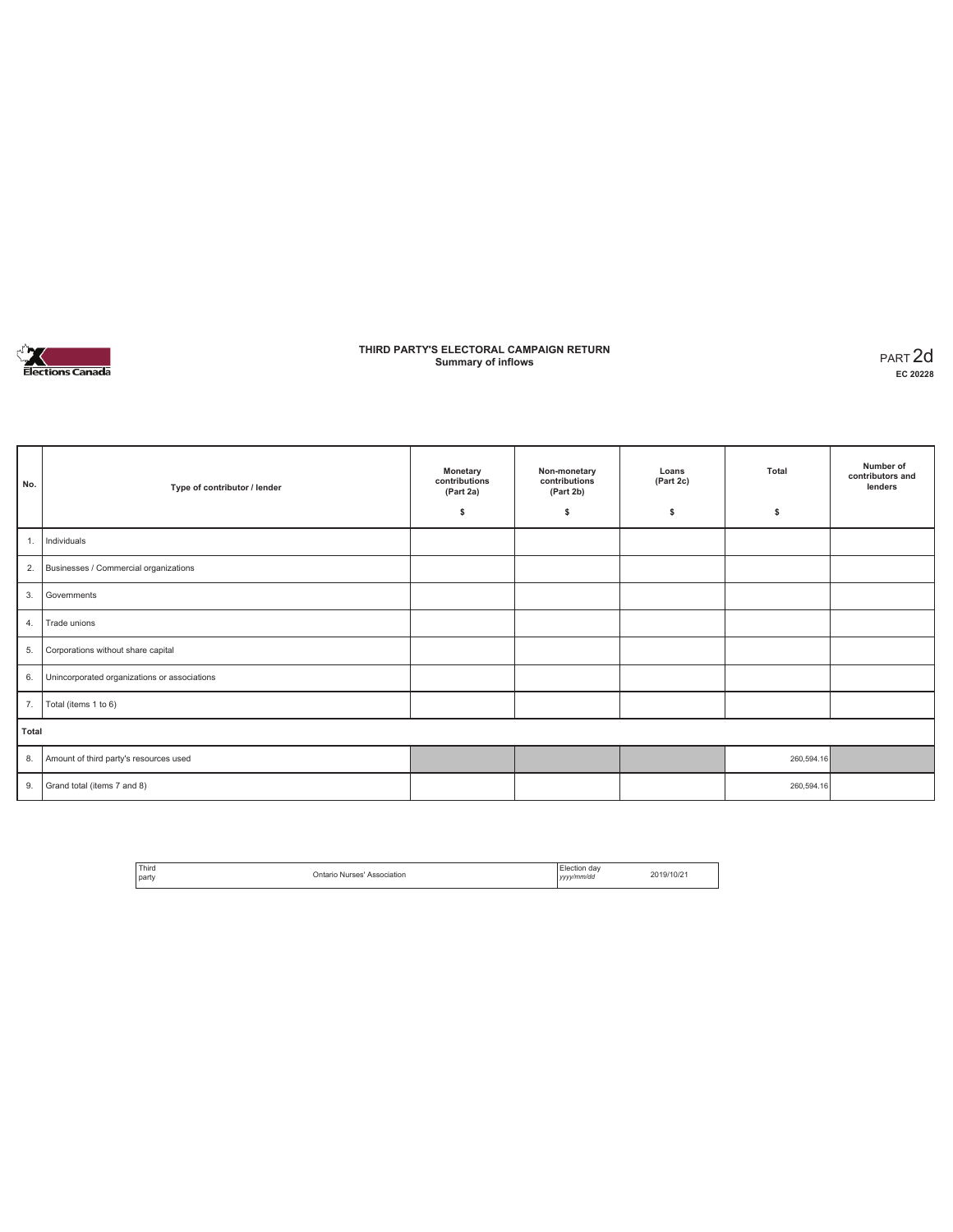

#### **THIRD PARTY'S ELECTORAL CAMPAIGN RETURN Statement of expenses incurred for regulated activities that take place during the pre-election period**  *(Only applicable to a fixed-date general election)*

PART 3a **EC 20228**

For a list of expense types, expense categories and expense subcategories, refer to Annex II in the Instructions.

| No. | Date<br>incurred<br>yyyy/mm/dd | <b>ED Code</b><br>(if applicable) | Supplier                    | <b>Expense type</b>  | Expense<br>category | Expense<br>subcategory      | <b>Starting date</b><br>of activity,<br>advertisement<br>or survey<br>yyyy/mm/dd | Ending date<br>of activity,<br>advertisement<br>or survey<br>yyyy/mm/dd | Place of activity or<br>advertisement        | <b>Expense amount</b><br>\$ |
|-----|--------------------------------|-----------------------------------|-----------------------------|----------------------|---------------------|-----------------------------|----------------------------------------------------------------------------------|-------------------------------------------------------------------------|----------------------------------------------|-----------------------------|
|     | 2019/08/09                     |                                   | Artifact Graphic Design Ltd | Partisan Advertising | Other               | Other - Website Development | 2019/08/09                                                                       | 2019/10/22                                                              | website, print, email, training              | 254.25                      |
|     |                                |                                   |                             |                      |                     |                             |                                                                                  |                                                                         |                                              |                             |
|     |                                |                                   |                             |                      |                     |                             |                                                                                  |                                                                         |                                              |                             |
|     |                                |                                   |                             |                      |                     |                             |                                                                                  |                                                                         |                                              |                             |
|     |                                |                                   |                             |                      |                     |                             |                                                                                  |                                                                         |                                              |                             |
|     |                                |                                   |                             |                      |                     |                             |                                                                                  |                                                                         |                                              |                             |
|     |                                |                                   |                             |                      |                     |                             |                                                                                  |                                                                         |                                              |                             |
|     |                                |                                   |                             |                      |                     |                             |                                                                                  |                                                                         |                                              |                             |
|     |                                |                                   |                             |                      |                     |                             |                                                                                  |                                                                         |                                              |                             |
|     |                                |                                   |                             |                      |                     |                             |                                                                                  |                                                                         |                                              |                             |
|     |                                |                                   |                             |                      |                     |                             |                                                                                  |                                                                         |                                              |                             |
|     |                                |                                   |                             |                      |                     |                             |                                                                                  |                                                                         |                                              |                             |
|     |                                |                                   |                             |                      |                     |                             |                                                                                  |                                                                         |                                              |                             |
|     |                                |                                   |                             |                      |                     |                             |                                                                                  |                                                                         |                                              |                             |
|     |                                |                                   |                             |                      |                     |                             |                                                                                  |                                                                         |                                              |                             |
|     |                                |                                   |                             |                      |                     |                             |                                                                                  |                                                                         |                                              |                             |
|     |                                |                                   |                             |                      |                     |                             |                                                                                  |                                                                         |                                              |                             |
|     |                                |                                   |                             |                      |                     |                             |                                                                                  |                                                                         | Totals carried forward from previous page \$ |                             |
|     |                                |                                   |                             |                      |                     |                             |                                                                                  |                                                                         | Total \$                                     | 254.25                      |

| Third<br>l party | 15000<br>)ntario<br>Association<br>55.5<br>. | dav<br>ww/mm/do<br>,,,, | $10\%$ |
|------------------|----------------------------------------------|-------------------------|--------|
|                  |                                              |                         |        |

Page  $\frac{1}{\phantom{1}}$  of  $\frac{1}{\phantom{1}}$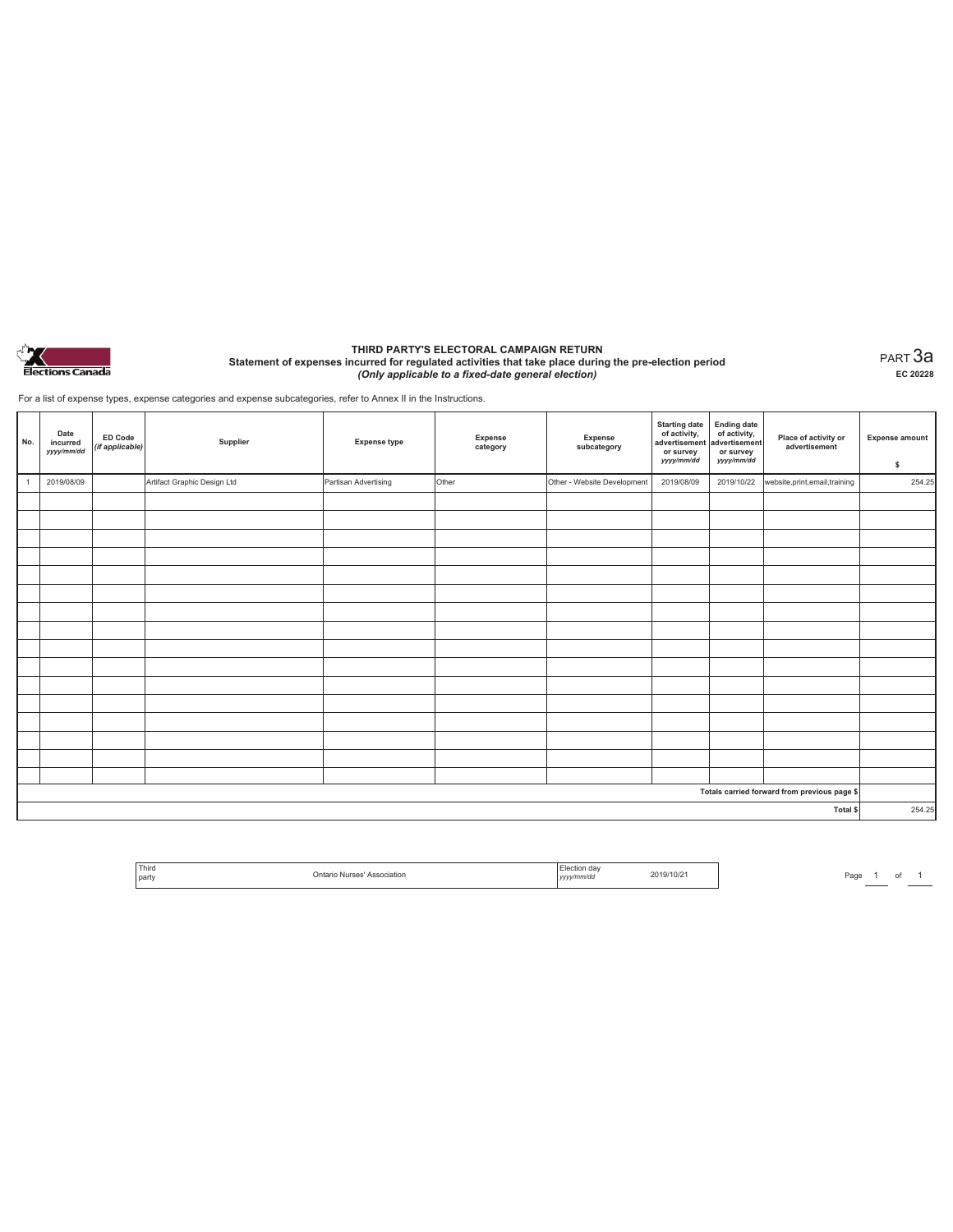

### **THIRD PARTY'S ELECTORAL CAMPAIGN RETURN Statement of expenses incurred for regulated activities that take place during the election period**<br>PART  $3b$

**EC 20228**

For a list of expense types, expense categories and expense subcategories, refer to Annex II in the Instructions.

| No.                                          | Date<br>incurred<br>yyyy/mm/dd | <b>ED Code</b><br>(if applicable) | Supplier                                     | <b>Expense type</b>         | Expense<br>category | Expense<br>subcategory        | <b>Starting date</b><br>of activity.<br>advertisemen<br>or survey<br>yyyy/mm/dd | <b>Ending date</b><br>of activity,<br>advertisement<br>or survey<br>yyyy/mm/dd | Place of activity or<br>advertisement | <b>Expense amount</b><br>s |
|----------------------------------------------|--------------------------------|-----------------------------------|----------------------------------------------|-----------------------------|---------------------|-------------------------------|---------------------------------------------------------------------------------|--------------------------------------------------------------------------------|---------------------------------------|----------------------------|
|                                              | 2019/10/21                     |                                   | <b>Staffing Costs</b>                        | Election Advertising        | Other               | Other - Remuneration          | 2019/09/23                                                                      | 2019/10/21                                                                     |                                       | 172,992.63                 |
| $\overline{c}$                               | 2019/10/21                     |                                   | Staffing - Meals                             | Election Advertising        | Other               | Other - Meals & Entertainment | 2019/09/23                                                                      | 2019/10/21                                                                     |                                       | 4,663.07                   |
| 3                                            | 2019/10/21                     |                                   | Staffing - Transportation                    | Election Advertising        | Other               | Other - Transportation        | 2019/09/23                                                                      | 2019/10/21                                                                     |                                       | 10.744.19                  |
| $\overline{4}$                               | 2019/10/21                     |                                   | Staffing - Accomodations                     | <b>Election Advertising</b> | Other               | Other - Accomodations         | 2019/09/23                                                                      | 2019/10/21                                                                     |                                       | 27,149.68                  |
| 5                                            | 2019/10/21                     |                                   | Staffing - Expenses                          | Election Advertising        | Other               | Other - Staff Expenses        | 2019/09/23                                                                      | 2019/10/21                                                                     |                                       | 10,568.24                  |
| 6                                            | 2019/09/24                     |                                   | Gregory Bennett - Videographer/ Photographer | Election Advertising        | Other               | Other - Roundtable            | 2019/09/24                                                                      | 2019/10/21                                                                     |                                       | 4,330.15                   |
| $\overline{7}$                               | 2019/09/24                     |                                   | <b>Endless Films</b>                         | <b>Election Advertising</b> | Other               | Other - Roundtable            | 2019/09/24                                                                      | 2019/09/24                                                                     | Roundtable                            | 2.288.25                   |
| 8                                            | 2019/09/24                     |                                   | CCR Solutions - Stage & Audio Services       | <b>Election Advertising</b> | Other               | Other - Roundtable            | 2019/09/24                                                                      | 2019/09/24                                                                     | Roundtable                            | 4,957.31                   |
| 9                                            | 2019/10/21                     |                                   | Hustle - Text Pay as you Go                  | Election Advertising        | Other               | Other - Voter contact         | 2019/09/23                                                                      | 2019/10/21                                                                     |                                       | 5.414.21                   |
| 10                                           | 2019/10/21                     |                                   | Call Hub                                     | Election Advertising        | Other               | Other - Voter contact         | 2019/09/23                                                                      | 2019/10/21                                                                     |                                       | 4,658.58                   |
| 11                                           | 2019/10/21                     |                                   | Two West Digital                             | Election Advertising        | Other               | Other - Voter contact         | 2019/09/23                                                                      | 2019/10/21                                                                     |                                       | 3,634.40                   |
| 12                                           | 2019/10/21                     |                                   | Union Calling                                | <b>Election Advertising</b> | Other               | Other - Voter contact         | 2019/10/20                                                                      | 2019/10/21                                                                     |                                       | 7,760.84                   |
| 13                                           | 2019/09/27                     |                                   | First Copy                                   | Election Advertising        | Signs               | Signs                         | 2019/09/23                                                                      | 2019/10/21                                                                     | Roundtable                            | 413.53                     |
| 14                                           | 2019/09/24                     |                                   | Artifact Graphic Design Ltd                  | Election Advertising        | Other               | Other - Website Development   | 2019/09/23                                                                      | 2019/10/21                                                                     | website, print, email, traini         | 593.25                     |
| 15                                           | 2019/10/01                     |                                   | St. Francois Translation Services            | <b>Election Advertising</b> | Other               | Other - Translation Services  | 2019/09/30                                                                      | 2019/10/01                                                                     | Scripts-phone banks                   | 171.58                     |
|                                              |                                |                                   |                                              |                             |                     |                               |                                                                                 |                                                                                |                                       |                            |
|                                              |                                |                                   |                                              |                             |                     |                               |                                                                                 |                                                                                |                                       |                            |
| Totals carried forward from previous page \$ |                                |                                   |                                              |                             |                     |                               |                                                                                 | 0.00                                                                           |                                       |                            |
| Total \$                                     |                                |                                   |                                              |                             |                     |                               |                                                                                 | 260,339.91                                                                     |                                       |                            |

Page <sup>1</sup> of <sup>1</sup> Third party Ontario Nurses' Association Election day *yyyy/mm/dd* 2019/10/21